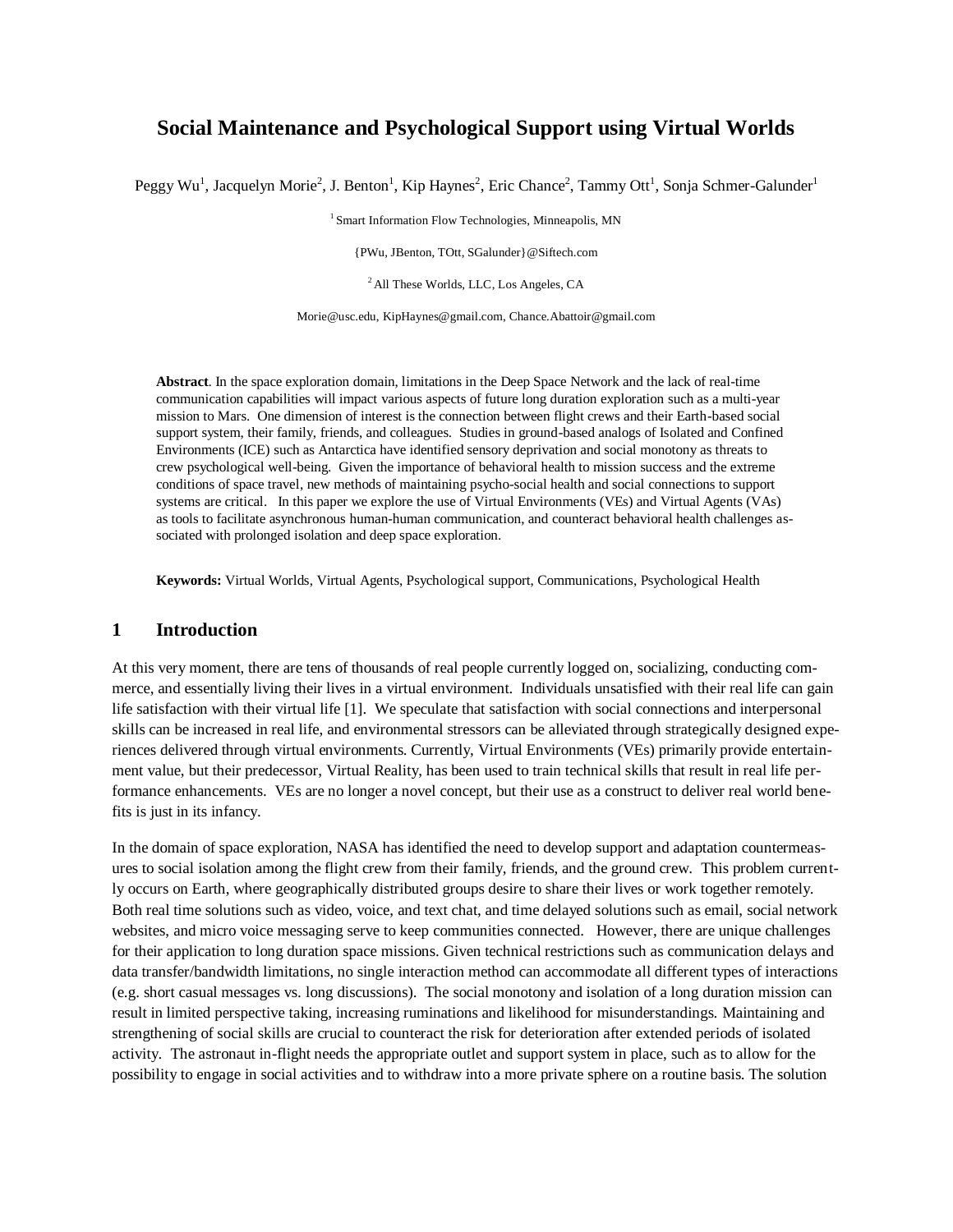must maintain ties with existing friends and family, but may also accommodate developing new ties with new friends and colleagues as suggested by prior research [2].

In the past decade VEs and intelligent Virtual Agents (VAs) have come together to make possible a new range of human interaction opportunities. Virtual Worlds (VWs) have taken the paradigm of Virtual Reality and transformed it into rich, persistent, networked 3D spaces populated by tens of thousands of people using embodied avatars. Intelligent VAs are able to work as tutors, guides, conversational partners, and even as virtual therapists [3]. VWs combined with VAs have been used by ourselves and others to address human interactions in a diverse set of domains, from language and culture training [4, 5] to medical consulting [6, 7]. Morie et al. used VWs as an advanced form of tele-health care to facilitate and support soldiers in reintegration into civilian life in a project called "coming home" [8]. The authors have been developing a socio-linguistics based engine for driving intelligent VA social behavior and for detecting emotional changes in humans through their speech or written word. This document describes the use of VEs for long distance, long duration exploration class space missions. VEs have demonstrated their utility in enhancing telemedicine [9,10 ,11 ,12, 13] supporting behavioral therapy [e.g. 14], and applications in language and culture training [15,16], as well as robotics and equipment maintenance training [17, 18]. We believe its promise can extend to enhancing psychosocial health in space flight to directly address the risk of adverse behavioral conditions. We describe our process and results below.

#### **2 Benefits Gained from Virtual Worlds can Carry into the Real World**

<span id="page-1-1"></span><span id="page-1-0"></span>There is increasing evidence that behaviors learned in VWs can migrate into the real world. For example, in a meta-study of the field of VRET, Parsons and Rizzo [19] note the efficacy of Virtual Reality Exposure Therapy (VRET) in treating various anxiety disorders, such as acrophobia, agoraphobia, social anxiety and post-traumatic stress disorder. More directly, Yee and Balienson describe "The Proteus effect" [20, 21], the observed phenomenon where self-perception and skills obtained through a digital persona (i.e. through manipulations of their online avatar), including attitudes gained from virtual worlds, are maintained even when the human reenters the real world. All of this advocates that humans not only interact socially and meaningfully in VEs, they can also be primed for behavior modification and interpersonal sensitivities, and the effects of that priming can carry over into their offline interactions in live situations.

The ability to harness benefits acquired from virtual spaces translates to several applications in space. Psychological support can play an important role in risk mitigation since astronauts may experience anxieties while in flight, which then could be alleviated (or even prevented) by in vivo virtual world intervention. Given the limitations of the habitat, VEs may also be used to encourage relaxation and mindfulness: to create a spot to gather one's thoughts, to calm down, or to be alone in a manner that facilitates a restful state in the person. For instance, an astronaut may choose to sit in the VW near a quiet spot designed for meditation, or practice mindfulness therapy (as developed by John Kabat-Zinn [22]) utilizing awareness of the present moment and centering of one's thoughts. This type of work is being tested in Second Life at the University of Southern California's Institute for Creative Technologies [23]. Such quiet activities could help in providing support to people of different personality types, whereby some people gain energy by socializing (extroverted people) and others (introverted people) gain energy by isolating and recuperating alone. A tonic environment may be, for instance, a waterfall in a forest, or a mountaintop on a snowfilled valley. VEs may thus also provide a way to relax, recover and gather one's thoughts by a feeling of quiet and connection through one's environment. For many, this is an important way to "ground" oneself, even though one's physical environment is stressful, disengaging with that environment and changing it to a relaxed environment is crucial.

VWs may also provide good environments to acclimatize and acculturate crews that have been long removed from the world as a form of re-entry preparation. They can do this by providing them with updates on world events, news, new movies and cultural and historical development throughout the mission. As these long duration missions keep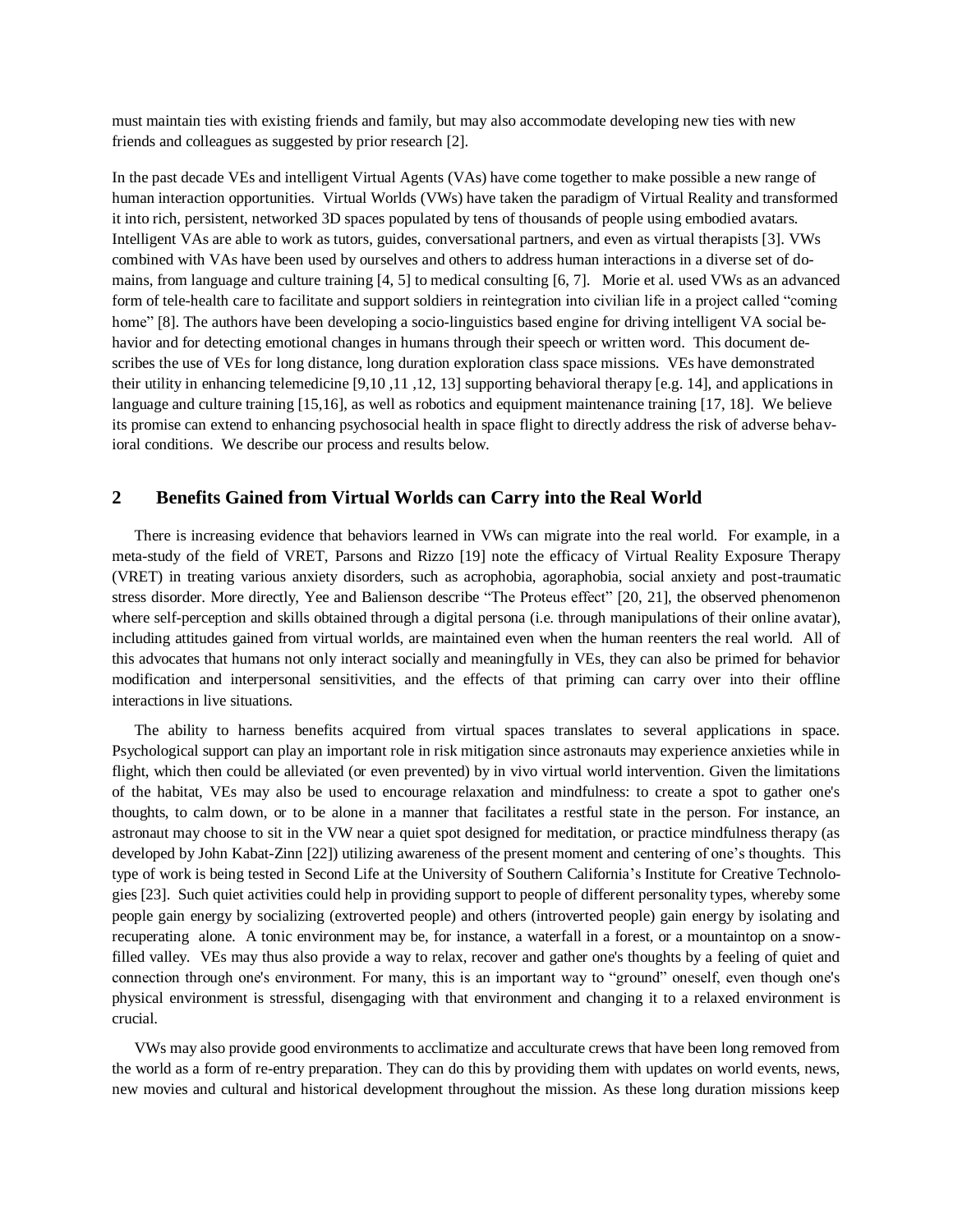them out of the loop, we see a great benefit in helping astronauts get additional information through VEs that help them acclimate to the changes they have not witnessed or experienced while away from earth.

#### **3 Method**

Our goal is to create a holistic, evidence-based approach for formulating natural scenarios that address crew and Earth psychosocial health while ensuring its compatibility with currently known operational limitations such as bandwidth, communication delay as well as habitat restrictions. To design this system, we first leveraged a prior review of over 50 publications and technical reports to extract possible psycho-social dimensions of interest [24]. Using this literature review, we focused on psychosocial dimensions relevant to long duration exploration missions that can be addressed by virtual environments. We then conducted a review of current evidence-based best practices in supporting the psycho-social dimensions of interest identified above. In addition, we investigated methods of augmenting time delayed communication in VEs through VAs powered by Artificial Intelligence (AI) engines. In the last decade, researchers have begun focusing efforts on the merger of VEs and AI agents. A full survey of this work can be found in Morie, et al.'s survey on Embodied Conversational Agents (ECAs)[25]. The work of incorporating VAs into VEs is very much in its infancy, even more so than incorporating autonomous intelligent robots into the real world. Compared to other research into AI agents, the empirical data specific to VA effectiveness in either realism or helpfulness is limited. There are a few exceptions to this, however. For example, Jan D., et al. [26] note that virtual AI helpers are asked more questions than one might expect, while Weitnauer, et al. observed that when virtual world participants were unaware that they were conversing with an AI agent (named Max), they reported frustration with its repetitiveness [27], which paralleled reports about ELIZA, a simple natural language processor built in the mid-1960s which posed as a Rogerian psychotherapist<sup>[28]</sup>. Our own prior work showed that human subjects readily anthropomorphized even non-embodied agents [29], confirming Nass's findings that humans generalize patterns of conduct and expectations for human-human interaction to human-computer interaction [30]. Further, we found the social aspects of human-machine interaction affected not only subjective measures such as trust, but also objective performance metrics such as compliance [\[29\]](#page-2-0). More generally, we believe embodied VA will only amplify the human tendency to anthropomorphize technology, and increase the psychological investment and engagement of the human.

<span id="page-2-1"></span><span id="page-2-0"></span>This work resulted in a list of broad and wide ranging strategies such as the use of plant life to combat monotony and sensory deprivation, training for marriage and family specific as well as general interpersonal skills, recalling moments of gratitude, and focusing on past and future responsibilities and expectations to reinforce sense of meaningfulness. These strategies can be implemented in a variety ways as VE realizations, ranging from novel virtual scenarios that families can experience together to the use of VAs to add social diversity and deliver training. Next, we selected a subset of strategies, reviewed commercially available VW technologies, and began to design activities surrounding those strategies within a virtual space. We describe the result of our designs below.

#### **4 Implementation in Virtual Environment**

We created a virtual space in which to implement the evidence based strategies that promote social connectedness and individual psychological well-being. The strategies we selected can be categorized as having the following objectives:

- Enhance human-human asynchronous communications
- Counter social monotony and isolation
- Combat sensory deprivation due to habitat and vehicle limitations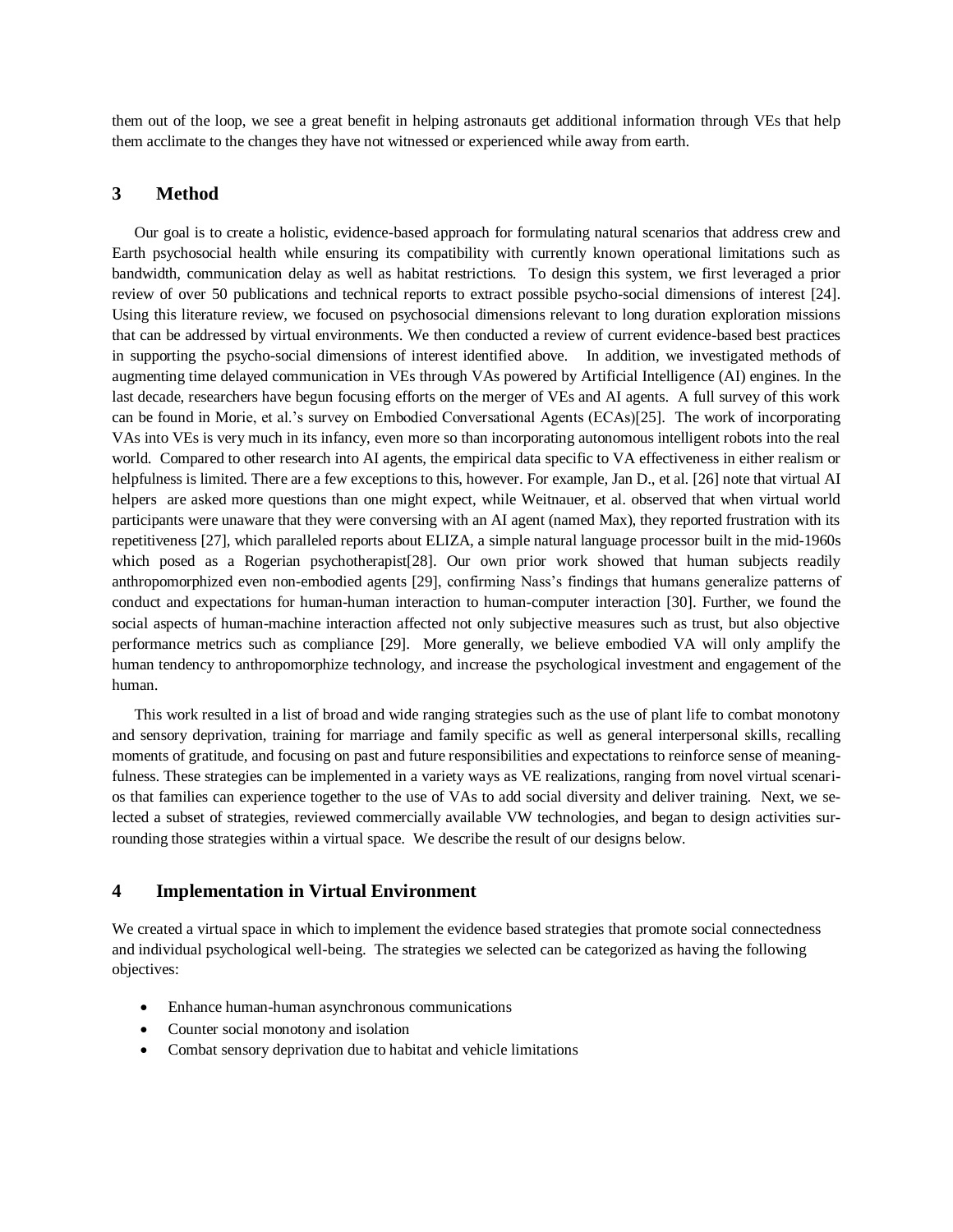The resulting virtual environment consists of a main building, the Family Communication Center, or FAMCOM, and extensive outdoor spaces (see Figure 1).

The lighting and weather in the virtual environment can mimic those on Earth, providing the end user with reminders of the changing seasons and providing visual and audio stimuli otherwise not available. Currently on the International Space Station, the flight crew has a constant and majestic view of Earth. However, Earth will be a distant dot of light during some phases of a long duration mission. This can further increase the feeling of isolation and disconnectedness. Visuals as well as audio of nature sounds such as rain and wildlife will help to combat sensory deprivation. Looking at nature for even brief



Figure 1 View of main building, FAMCOM from exterior.

periods of time has been shown to decrease stress. There are many opportunities for virtual world implementation to leverage the positive effects of nature on psychological well-being [31]. Activities can be solitary, such as watching the sunrise/sunset and the movement of clouds, or they can be layered with social activities such as enjoying a camp fire (see Figure 2).



Figure 2 A virtual space outside of FAMCOM for enjoying nature.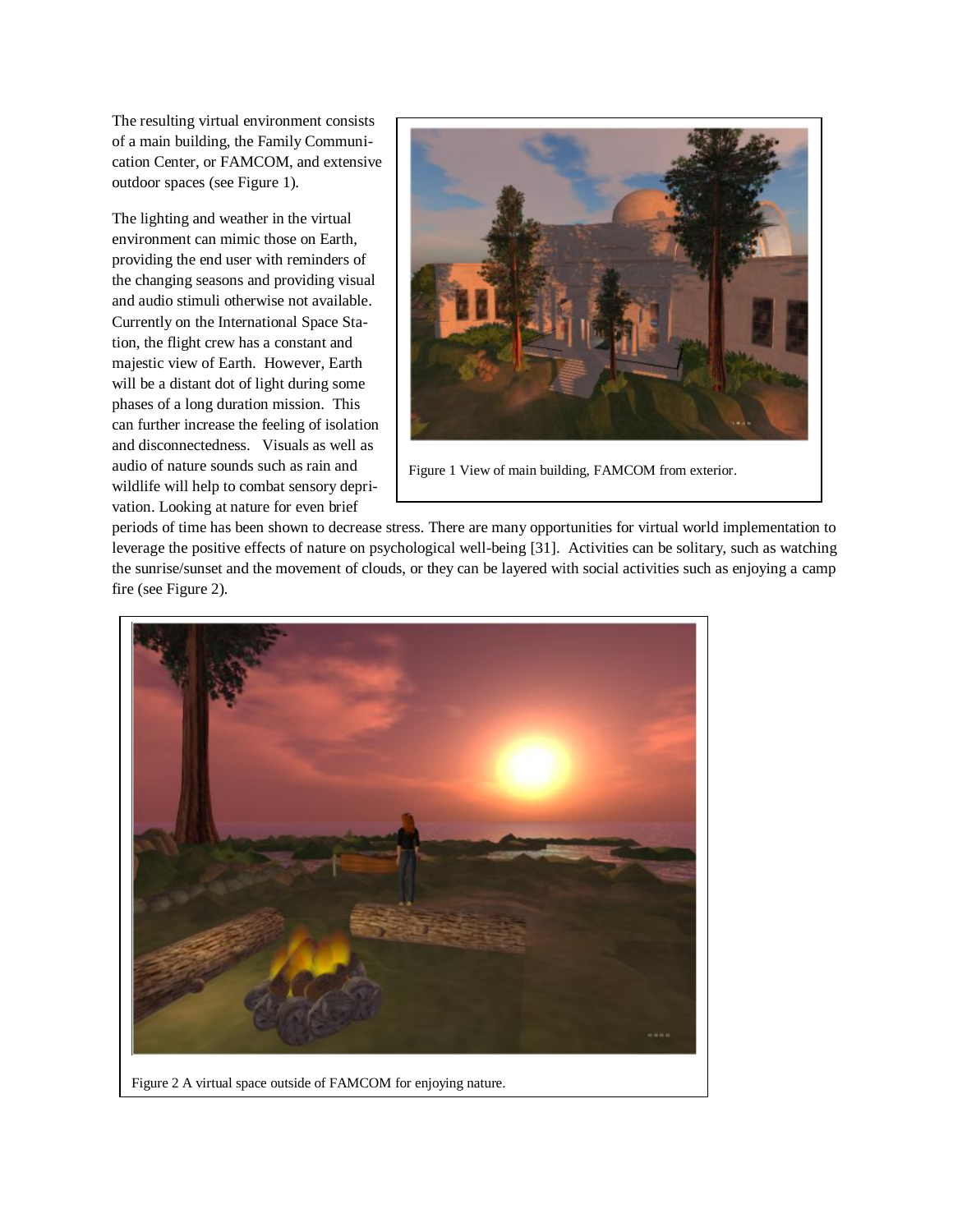

Figure 3 Games such as chess are asynchronous in nature thus can be implemented in this application despite time latencies.

In addition to outdoor spaces, we created a variety of interior settings within FAMCOM. These include spaces for large groups, such as conference areas for conducting asynchronous educational outreach events, as well as gathering places for small groups where individuals can engage in activities such as an asynchronous game of chess with a friend on Earth (see Figure 3). Within the virtual space, end users can create and exchange virtual "care packages". This not only provides novelty to combat monotony, but gift giving boosts mood [32] and increases social connection to giver [33].

Due to the vast distance between the spacecraft and Earth, a communication delay will prevent real time network connections. As a result, flight crews and Earth-bound family and friends will not be able to interact in real time in



the virtual environment. However, avatars that represent individuals can be automated and logged in to perform prerecorded and even interactive behaviors. This activity of watching avatars in the virtual space is similar to watching a movie or a home video but with increased interactivity. Recently, the fields of neuroscience and film studies have come together in "neurocinematics". One area of interest is the role of "mirror neurons" and the effects of film watching on the viewer's emotions [34]. We believe this also applies in our application, where mirror neurons can be activated when viewing one's avatar interacting with objects and other individuals in the virtual space, causing real emotional responses. This idea is compatible with observations from both the "The Proteus effect" [\[20,](#page-1-0) [21\]](#page-1-1), and "The Media Equation" [\[30\]](#page-2-1), and is reported anecdotally by thousands of virtual environment users.

## **5 Future Work and Conclusion**

The next phase of this work includes a ground based validation study to identify the effects of performing health promoting activities within the deigned virtual spaces. The specific application of supporting space exploration has a highly limited intended audience, but the ideas developed within this project can be applied to any groups for asynchronous communication, whether they are geographically distributed or not. The tremendous growth of asynchronous communication (e.g. IM, texting, email) shows that at least sometimes, the benefit of convenience outweighs the cost of coordinating with multiple parties for real time communication. While VEs are not meant to replace existing methods with which people connect, they can provide additional value. In the real world, interactions with people often go hand-in-hand with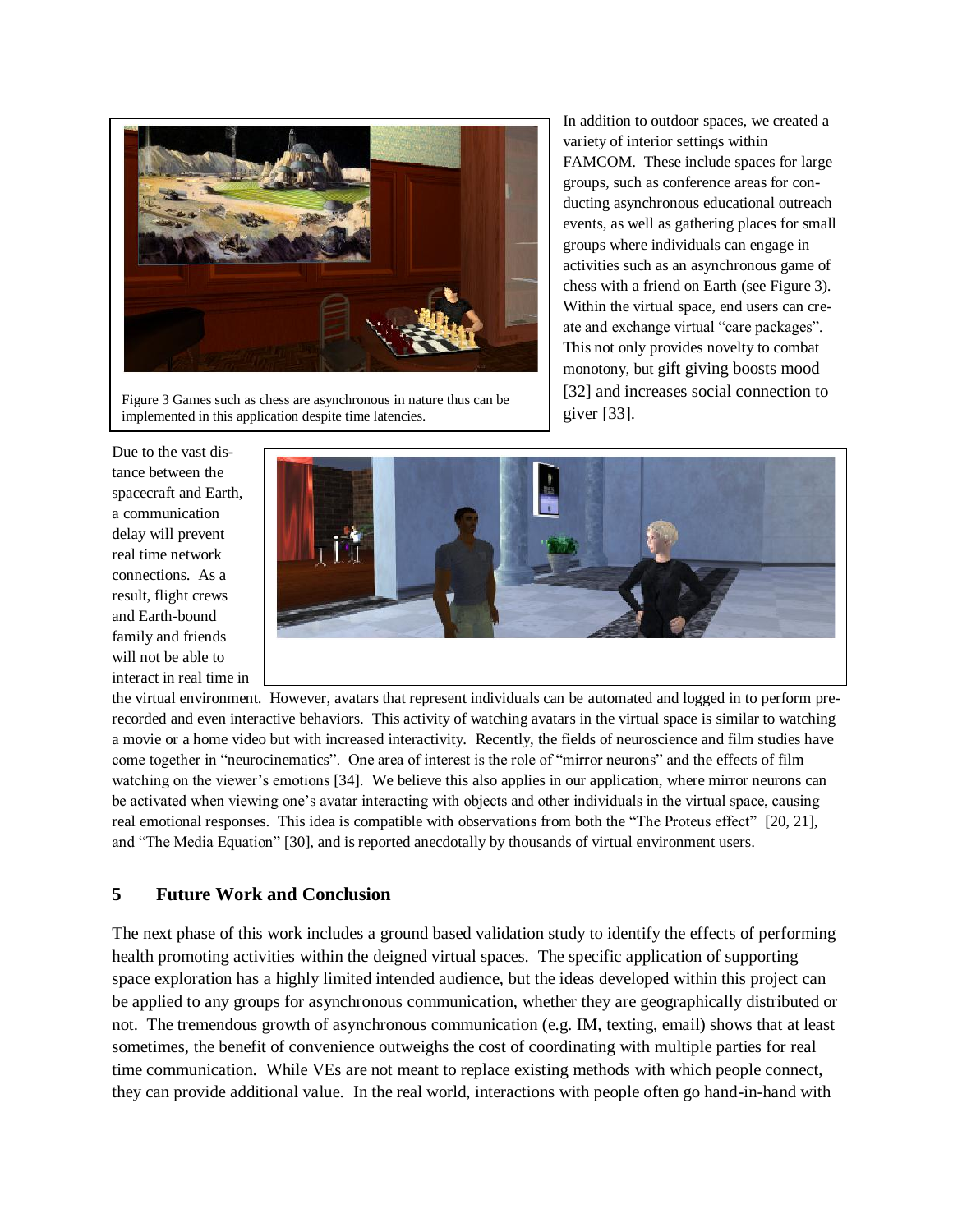interactions with tangible things. VEs can unleash new dimensions of interaction that allows for shared manipulation of objects and shared experiences, potentially enhancing shared mental models and improving cohesion and coordination. Further, the persistence of objects within VEs makes them excellent vehicles for delivering experiential learning in the growing industry of online self-paced learning, which is estimated to become a \$51.5 B worldwide market by 2016[35].

**Acknowledgements.** The above work was sponsored by NASA's Human Research Program. We would like to thank our NASA Program Mangers Lauren Leventon, Brandon Vessey, Diana Arias, and the BHP Element for their oversight, direction, and support.

## **References**

 $\overline{a}$ 

- 2 Cartreine, James A. Risks for Future Depression in Astronauts: A Narrative Review of the Literature. <http://humanresearchroadmap.nasa.gov/Evidence/other/BMed%20Additional%20Evidence.pdf> Accessed 1/2014
- 3 Litz, B.T., Wang, J., Williams, L., Bryant, R., & Engel Jr, C.C. (2004). A Therapist-Assisted Internet Self-Help Program for Traumatic Stress. *Professional Psychology: Research and Practice, 35*(6), 628-634.
- 4 Interactive Phrasebook Embedding Human Social Dynamics in Language Training. Peggy Wu and Christopher Miller. In *Proceedings of Second IEEE International Conference on Social Computing* (SocialCom 2010) Aug 20-22, 2010, Minneapolis, MN.
- 5 Miller, C., Wu, P., Funk, H., Wilson, P., & Johnson, W. L. (2006, May 15-18). [A Computational Approach to Etiquette](http://www.sift.net/publications/2006/initial-test-cases)  [and Politeness: Initial Test Cases.](http://www.sift.net/publications/2006/initial-test-cases) *Proceedings of 2006 BRIMS Conference*, Baltimore, MD.
- 6 Bickmore, T., 2003. Relational agents: effecting change through human–computer relationships. Unpublished Ph.D. Thesis, Massachusetts Institute of Technology, Cambridge, MA, USA.
- 7 Wu, P., Miller, C., & Ott, T. (2009, July 19-24) Utilizing Human Computer Etiquette to Encourage Human-Machine Therapeutic Alliance. *Proceedings of the 13th International Conference on Human-Computer Interaction,* San Diego, CA.
- 8 Morie, J. (2009). Re-Entry: Online worlds as a healing space for veterans. The Engineering Reality of Virtual Reality 21st Annual IS&T/SPIE Symposium, San Jose, CA[. http://people.ict.usc.edu/~morie/ComingHome/Morie-2009-2SPIE-](http://people.ict.usc.edu/~morie/ComingHome/Morie-2009-2SPIE-FINAL.pdf)[FINAL.pdf.](http://people.ict.usc.edu/~morie/ComingHome/Morie-2009-2SPIE-FINAL.pdf)
- 9 Schmer-Galunder, S., Sayer, N., Wu, P. & Keller, P. (2013). Continuous Anger Level Monitoring (CALM) A mental health smartphone application. Paper submitted to SOTICS 2013.
- 10 Scherer, S. Stratou, G., Mahmoud, M., Boberg, J. Gratch, J., Rizzo, A. & Morency, L.-P. (2013). User-State Sensing for Virtual Health Agents and TeleHealth Applications. 10<sup>th</sup> IEEE International Conference on Automatic Face and Gesture Recognition. Shanghai, China, April 2013.
- 11 Rizzo, A., Strickland, D. & Bouchard, S. (2005). The Challenge of Using Virtual Reality in Telerehabilition. Telemedicine Journal and e-Health. Vol 10(2).
- 12 Morie, J. F. , Haynes, E., Chance, E. and Purohit, D. Virtual Worlds and Avatars as the New Frontier of Telehealth Care. Stud Health Technol Inform. 2012, 181:27-31.
- 13 Johnsen, K., R. Dickerson, A. Raij, B. Lok, J. Jackson, M.Shin, J. Hernandez, A. Stevens, D. S. Lind. ["Experiences in Using Immersive Virtual Characters to Educate Medical Communication Skills."](http://www.cise.ufl.edu/research/vegroup/VOSCE/vr2005.html) To Appear in Proceedings of IEEE Virtual Reality 2005 (VR 2005). Bonn, Germany, March 2005.

<sup>1</sup> Castronova, Edward, Wagner, Gert G. (2011). Virtual Life Satisfaction. Interanational Review for Social Sciences. Vol 64 Issue 3.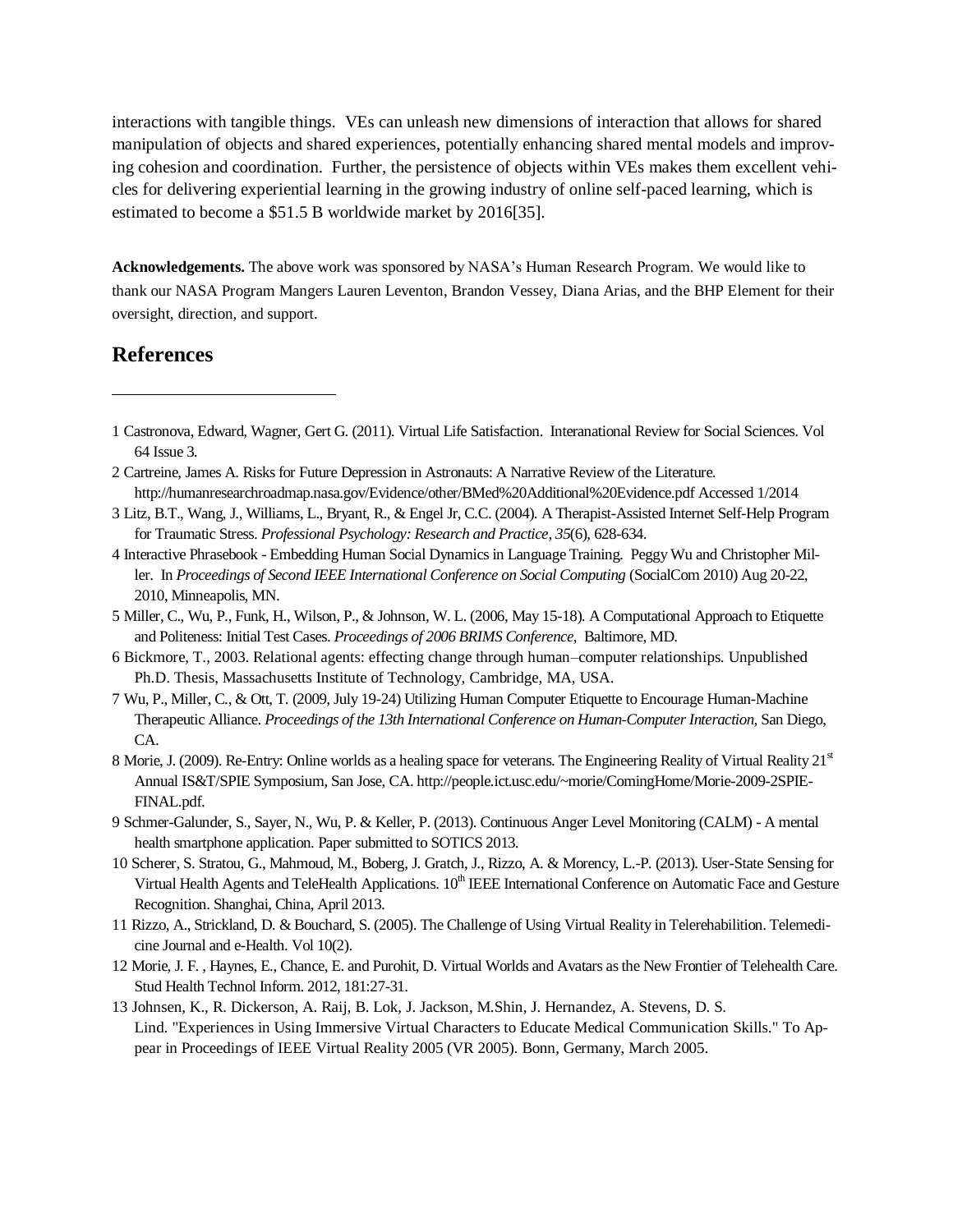14 Morie, J.F., Antonisse J., Bouchard S., Chance, E.:Virtual worlds as a healing modality for returning soldiers and veterans. In: Wiederhold, B., Riva, G. (eds.) Studies in Health Technolology and Informatics: Annual Review of Cybertherapy and Telemedicine 2009 – Advanced Technologies in the Behavioral, Social and Neurosciences, vol. 144, pp. 273- 276. (2009)

 $\overline{a}$ 

- 15 Zheng, D. & Newgarden K. (2011). Rethinking Language Learning: Virtual Worlds as a Catalyst for Change. International Journal of Learning and Media, Vol 3(2), pp 13-36.
- 16 Johnson, W.L., Friedland, L., Schrider, P., Valente, A., & Sheridan, S. (2011)[. The Virtual Cultural Awareness Trainer](http://www.alelo.com/files/VCAT_ITEC_2011_Johnson_Friedland_Schrider_Valente.pdf)  [\(VCAT\): Joint Knowledge Online's \(JKO's\) Solution to the Individual Operational Culture and Language Training Gap.](http://www.alelo.com/files/VCAT_ITEC_2011_Johnson_Friedland_Schrider_Valente.pdf) Proceedings of ITEC 2011. London: Clarion Events. Describes the instructional design and implementation of Alelo's VCAT courses.
- 17 Bluemel, E., Hintze, A., Schulz, T. Schumann, M. et al. (2003). Virtual environments for training of maintenance and service training tasks. Simulation Conference, 2003.
- 18 Guidali, M., Duschau-Wicke, A., Broggi, S., Klamroth-Marganska, V., Nef, T. & Riener, R. (2011). A robotic system to train activities of daily living in the virtual environment. Medical & Biological Engineering & Computing, Vol 49 (10) pp 1213-1223.
- 19 Parsons, T.D., & Rizzo, A.A. (2008). Affective Outcomes of Virtual Reality Exposure Therapy for Anxiety and Specific Phobias: A Meta-Analysis. *Journal of Behavior Therapy and Experimental Psychiatry, 39, 250-261.*
- 20 Yee, Nick; Bailenson, Jeremy; Ducheneau, Nicolas. The Proteus Effect: Implications of Transformed Digital Self-Representation on Online and Offline Behavior. Communication Research. 2009.
- 21 Yee, N. & Bailenson, J.N. (2007). The Proteus Effect: The Effect of Transformed Self-Representation on Behavior. *Human Communication Research*, 33, 271-290*.*
- 22 Kabat-Zinn, J. (1990). Full catastrophe living: Using the wisdom of your body and mind to face stress, pain, and illness, Bantam Dell; New York.
- 23 Morie, J. F., (2009). Virtual Worlds as a Healing Modality for Returning Soldiers and Veterans. 14th Conference on CyberTherapy and CyberPsychology Proceedings, in *CyberPsychology and Behavior* (12): 5, Mary Ann Liebert Publisher, Inc.
- 24 Wu, Peggy, Rye, Jeffrey, Miller, Christopher, Schmer-Galunder, Sonja, and Ott, Tammy (2013). Non-Intrusive Detection of Psycho-Social Dimensions using Sociolinguistics. Third Workshop on Social Network Analysis in Applications (SNAA) of IEEE/ACM International Conference on Advances in Social Networks Analysis and Mining (ASONAM 2013), Niagara Falls, Canada, August 25-28, 2013.
- 25 Morie, J. F., Chance, E. Haynes, E. and Purohit, D. (2012) Embodied Conversational Agent Avatars in Virtual Worlds: Making Today's Immersive Environments More Responsive to Participants. In *Believable Bots: Can Computers Play Like People*, Philip Hingston, Ed., Springer-Verlag: 99-118.
- 26 Jan, D., Roque, A., Leuski, A. Morie, J., and Traum, D. R. (2009) A Virtual Tour Guide for Virtual Worlds. In *Proceedings of the Intelligent Virtual Agents, 9th Annual Conference, IVA 2009*, Amsterdam, The Netherlands, September 14- 16, 2009. Lecture Notes in Computer Science. Ruttkay, Z., Kipp, M., Nijholt, A. and Vilhjálmsson , H. H. (Eds). Springer: 372-378.
- 27 Weitnauer, E., Thomas, N. M., Rabe, F., & Kopp, S. (2008, January). Intelligent agents living in social virtual environments–bringing max into second life. In *Intelligent Virtual Agents* (pp. 552-553). Springer Berlin Heidelberg.
- 28 [Weizenbaum, Joseph](https://simple.wikipedia.org/w/index.php?title=Joseph_Weizenbaum&action=edit&redlink=1) (January 1966), "ELIZA A Computer Program For the Study of Natural Language Communication Between Man And Machine", *[Communications of the ACM](https://simple.wikipedia.org/w/index.php?title=Communications_of_the_ACM&action=edit&redlink=1)* **9** (1): 36– 45, [doi](https://simple.wikipedia.org/wiki/Digital_object_identifier)[:10.1145/365153.365168](http://dx.doi.org/10.1145%2F365153.365168)
- 29 Can Polite Computers Produce Better Human Performance? Peggy Wu and Christopher Miller. In Proceedings of ACM Multimedia 2010 International Conference, Oct. 25-29, 2010 Firenze, Italy.
- 30 Reeves, B. and Nass, C. 1996. *The Media Equation*. Cambridge University Press, Cambridge, UK.